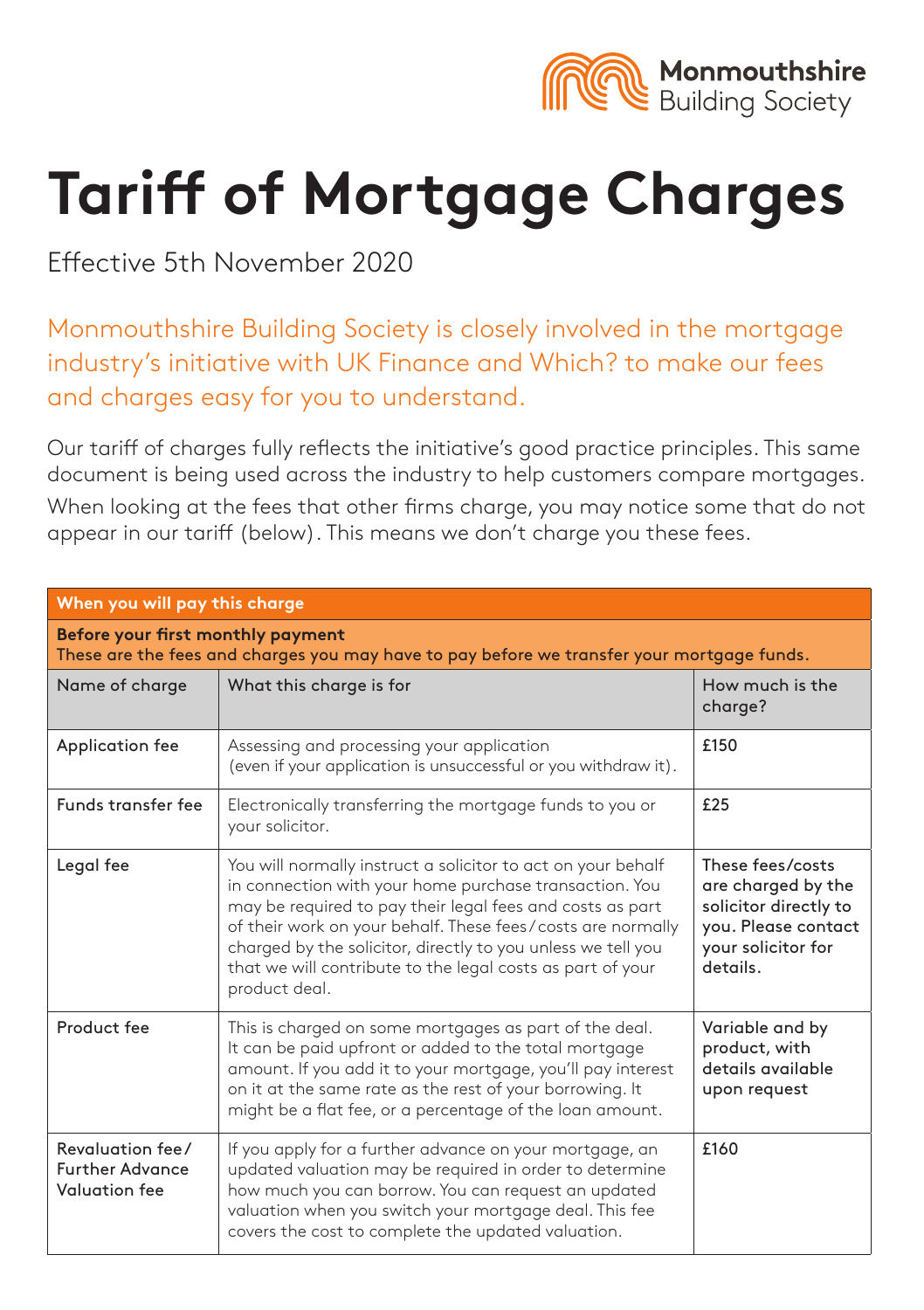### Valuation fee:

The lender's valuation report is used to calculate how much we will lend you. This is separate from any valuation or survey of the property you might want to commission.

There are homebuyers or structural survey options available to you at a cost.

Refer to individual product details for further information regarding valuation charges. Where a free standard valuation is available, only the additional amount is payable to upgrade to a HomeBuyer report or Building Survey.

All prices are inclusive of a £20 valuation administration fee and are what you would pay with Monmouthshire Building Society.

| <b>Purchase Price/</b><br><b>Estimated Value</b><br>(not exceeding) | Mortgage<br><b>Valuation/BTL</b><br>Valuation | <b>HomeBuyer</b><br>Report | <b>Building Survey</b> | <b>HMO/MUF</b> |
|---------------------------------------------------------------------|-----------------------------------------------|----------------------------|------------------------|----------------|
| £100,000                                                            | £170                                          | £325                       | £705                   | £490           |
| £150,000                                                            | £200                                          | £370                       | £755                   | £490           |
| £200,000                                                            | £230                                          | £415                       | £850                   | £505           |
| £250,000                                                            | £260                                          | £475                       | £890                   | £505           |
| £300,000                                                            | £290                                          | £515                       | £930                   | £575           |
| £350,000                                                            | £320                                          | £565                       | £980                   | £635           |
| £400,000                                                            | £350                                          | £615                       | £1,040                 | £635           |
| £450,000                                                            | £380                                          | £670                       | £1,090                 | £695           |
| £500,000                                                            | £410                                          | £730                       | £1,145                 | £695           |
| £600,000                                                            | £480                                          | £750                       | £1,270                 | £760           |
| £700,000                                                            | £560                                          | £780                       | £1,400                 | £820           |
| £800,000                                                            | £630                                          | £845                       | £1,520                 | £930           |
| £900,000                                                            | £700                                          | £965                       | £1,645                 | £1,005         |
| £1,000,000                                                          | £820                                          | £1,045                     | £1,770                 | £1,075         |
| £1,500,000                                                          | £1,320                                        | £1,365                     | £2,370                 | £1,475         |
| £2,000,000                                                          | £1,820                                        | £1,825                     | £2,970                 | £1,875         |
| £2,500,000                                                          | £2,320                                        | £2,020                     | £3,370                 | £2,375         |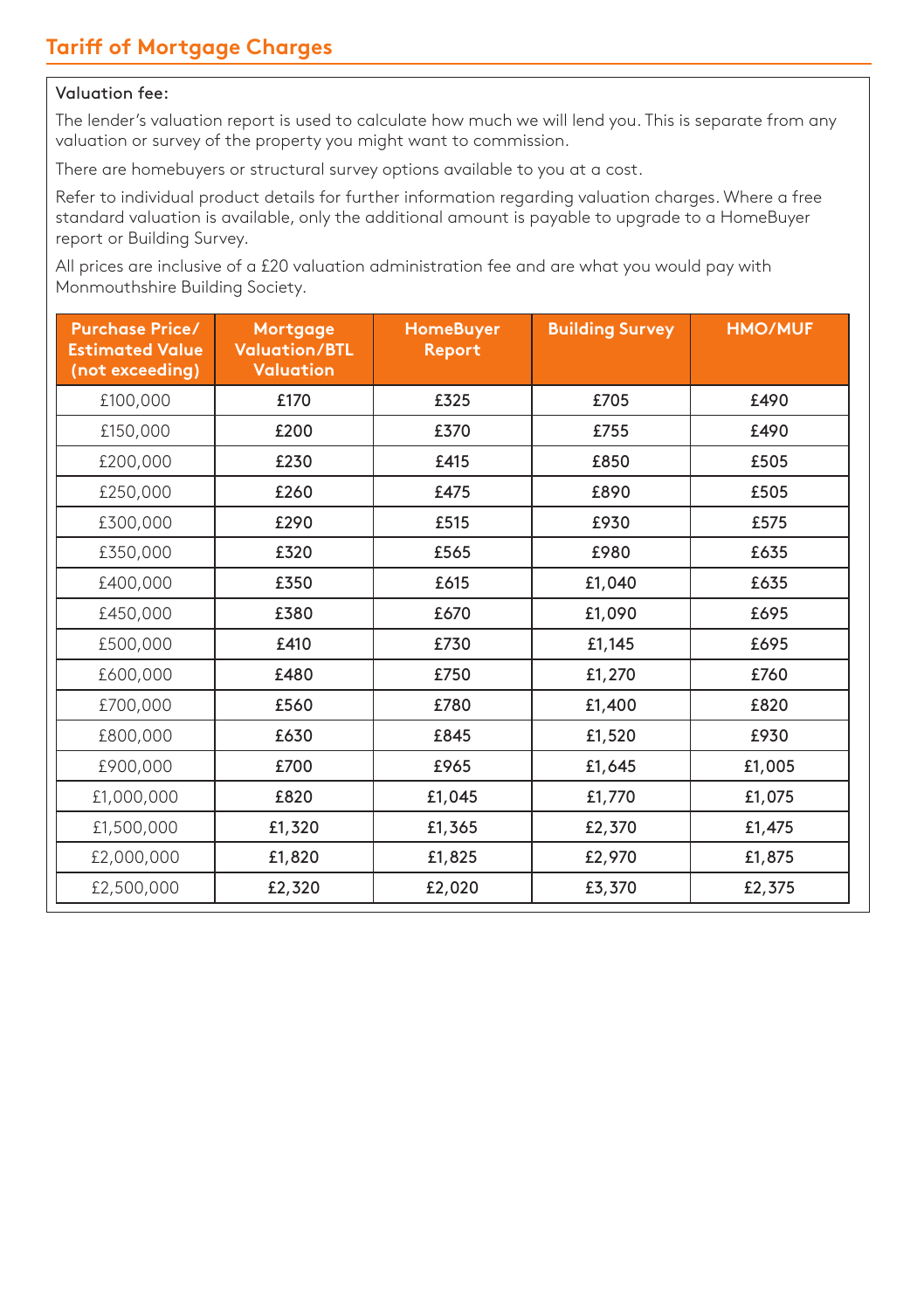## **Tariff of Mortgage Charges**

| If you ask us for extra documentation and / or services beyond the standard management of<br><b>your account</b> |                                                                                                                                                                                                                                                            |                            |
|------------------------------------------------------------------------------------------------------------------|------------------------------------------------------------------------------------------------------------------------------------------------------------------------------------------------------------------------------------------------------------|----------------------------|
| Name of charge                                                                                                   | What this charge is for                                                                                                                                                                                                                                    | How much is the<br>charge? |
| Further loan<br>administration                                                                                   | This fee is charged to cover some of our administration<br>costs in considering and processing an application for a<br>further advance on an existing mortgage.                                                                                            | £110                       |
| Consenting to<br>a second or<br>subsequent charge                                                                | If you borrow money from another lender, secured<br>against a property in mortgage to the Society, and are<br>not intending to repay your mortgage with the Society,<br>then you require our consent and we charge this fee for<br>reviewing your account. | £25                        |

| If you change your mortgage<br><b>NB</b> If you change to a new mortgage product, the 'before your first monthly payment' fees may also<br>apply at this stage. |                                                                                                                                                                                                                                                          |                                                                                                                                                                                                                       |
|-----------------------------------------------------------------------------------------------------------------------------------------------------------------|----------------------------------------------------------------------------------------------------------------------------------------------------------------------------------------------------------------------------------------------------------|-----------------------------------------------------------------------------------------------------------------------------------------------------------------------------------------------------------------------|
| Name of charge                                                                                                                                                  | What this charge is for                                                                                                                                                                                                                                  | How much is the<br>charge?                                                                                                                                                                                            |
| Early Repayment<br>Charge<br>(changing your<br>mortgage)                                                                                                        | You may have to pay this if:<br>. You overpay more than your mortgage terms allow;<br>. You switch mortgage product or lender during a special rate<br>period (e.g. while you're on a fixed or tracker interest rate).                                   | The fee will be a<br>percentage of either<br>your remaining<br>balance or original<br>loan amount, Please<br>refer to your offer of<br>loan or for the latest<br>product range visit<br>our website www.<br>monbs.com |
| Consent to let fee                                                                                                                                              | If you want to let your property but don't have a buy-<br>to-let mortgage, you'll pay this for each 'consent to<br>let' agreement, where we agree to you letting out your<br>property for a set period within your existing owner-<br>occupier mortgage. | £100                                                                                                                                                                                                                  |

### **If you are unable to pay your mortgage**

| Name of charge                         | What this charge is for                                                                                                                                                                                                                       | How much is the<br>charge? |
|----------------------------------------|-----------------------------------------------------------------------------------------------------------------------------------------------------------------------------------------------------------------------------------------------|----------------------------|
| Unpaid cheque                          | Payable when your payment by cheque is returned unpaid<br>by your bank.                                                                                                                                                                       | £15                        |
| Arrears<br>management fee<br>(monthly) | You may be charged an arrears fee on a monthly basis or<br>when specific events happen in the management of your<br>account when you are in arrears. This covers charges in respect<br>of your account if you fall behind with your payments. | £25                        |